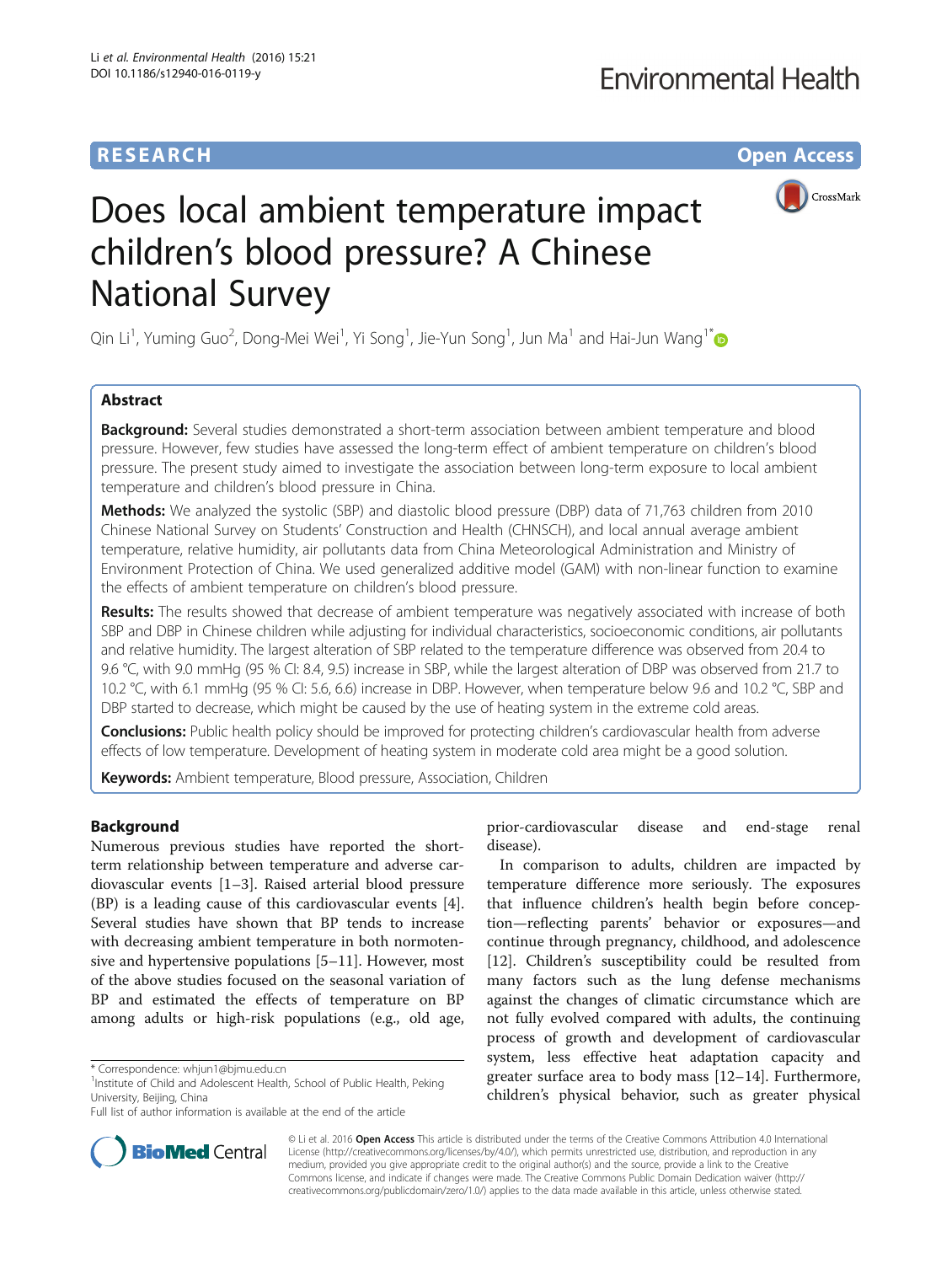<span id="page-1-0"></span>activity, spending more time outdoors, might increase exposure to ambient environment [\[15](#page-8-0), [16\]](#page-8-0). A better understanding of the adverse impacts of ambient temperature on children's BP will provide important information for developing public health policy and community and building design. But we only found one study conducted in Germany which analyzed the seasonal variation of blood pressure of German children [[17\]](#page-8-0). No study has investigated the long-term effect of local ambient temperature on children's blood pressure.

In this study, we used the data of annual ambient temperature in 30 cities of China, and individual data of 71,763 children from the Chinese National Survey on Students' Construction and Health (CHNSCH) in 2010, the largest Chinese national cross-sectional survey, to analyze the long-term effect of local ambient temperature on children's blood pressure (BP). The study specifically aimed to identify whether there are the effects of ambient temperature on children's BP after adjusting for individual characteristics, socioeconomic conditions, relative humidity and air pollutants.

### Methods

#### Study population

We collected the data of children from the 2010 CNSSCH, which was conducted every five years since 1985, jointly launched by the Ministry of Education, the Ministry of Health, the Ministry of Science and Technology, the State of Nation Affairs, and the State Sports General Administration of People's Republic of China. It is the largest nationally representative sample of schoolage children in China. The participants were primary and middle school students aged 7–18 years of Han ethnicity which accounted for 92 % of the total Chinese populations. They were recruited by a stratified multistage sampling procedure from 30 of the 31 mainland provinces, excluding Tibet where Han ethnicity is the minority. The sampling procedure of 2010 CNSSCH has been described in detail elsewhere [\[18](#page-8-0)–[21\]](#page-8-0). All eligible participants had lived in the same area for at least one year. They all had medical examination before measurement, to ensure that they had no physical and mental disorders, including respiratory and cardiovascular disorders. In this study, we selected 71,763 subjects aged 7–18 years from 30 cities of china, including 4 municipalities (Beijing, Shanghai, Tianjin, Chongqing) and 26 mainland provincial capital cities (excluding Lhasa, capital of Tibet) (Fig. 1).

## Data collection

## BP measurements

As recommended by the National High Blood Pressure Education Program Working Group on High Blood Pressure in Children and Adolescents [\[22\]](#page-8-0), BP readings of the right arm by an auscultation method with a standardized clinical sphygmomanometer was recorded in mmHg. All sphygmomanometer had been calibrated before measurement. A stethoscope was placed over the brachial artery pulse, proximal and medial to the cubital fossa and below the bottom edge of the cuff. The

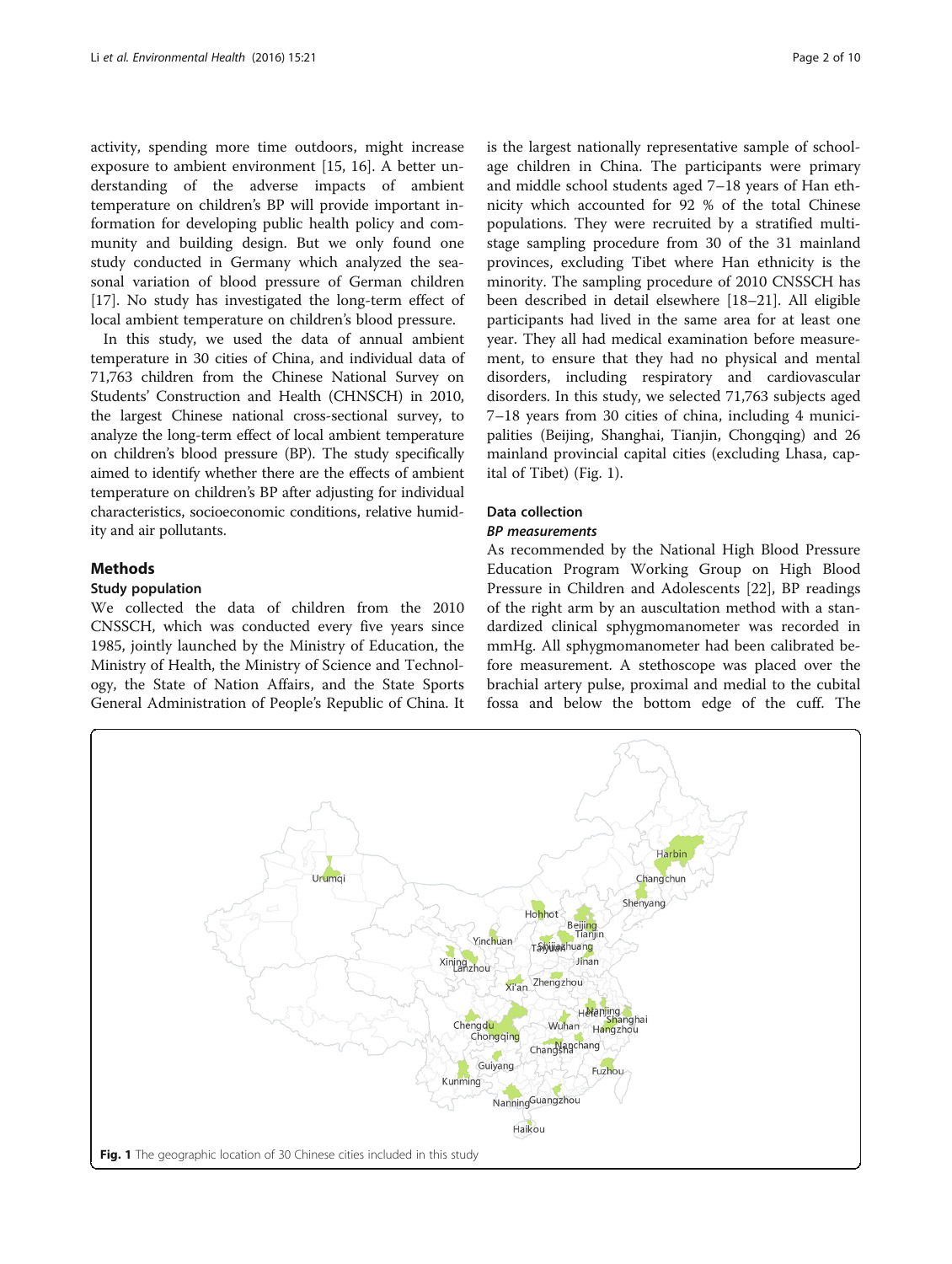appropriate cuff bladders with different sizes were used to cover at least 40 % of the arm circumference at a point midway between the olecranon and the acromion. BP measurements were taken 5 min after resting. SBP was determined by the onset of the 'tapping' Korotkoff sounds (K1) and DBP as the fifth Korotkoff sound (K5). An average of three BP measurements at a single visit was calculated for each child.

## Anthropometry

Height (cm) and weight (kg) were measured according to the standard procedures in all survey sites [[20](#page-8-0), [21](#page-8-0), [23, 24](#page-8-0)]. Weight was measured with a standardized scale to the nearest 0.1 kg and height was measured using a wallmounted stadiometer to the nearest 0.1 cm. Every participant were asked to wear light clothes, to have bare feet, and to stand straight and at ease when being measured. All scales and stadiometers had been calibrated before measurement.

All measurements were conducted from September to November in 2010 by a team of public health professionals in each survey site and they were required to pass a training course for measurements.

#### Physical activity of children

After the anthropometry had been completed, participants at the grade 3 or higher (mostly aged more than 10) were asked to complete a self-administered questionnaire in the classroom with the guidance of trained investigators. The time of physical activity per day, including physical education and extracurricular activities, was collected in the questionnaire as a categorical variable: 1) Less than 30 min per day; 2) Between 30 and 60 min per day; 3) Between 60 and 120 min per day; 4) More than 120 min per day. The physical activity level was dichotomized into physically active and inactive. Physically active children were defined as those who met 1-hour physical activities per day and inactive children were defined as those who didn't meet, according to WHO recommendations on physical activity for health [[25\]](#page-8-0).

## Data of meteorology and air pollutants

We obtained the annual average ambient temperature (in degrees Celsius) and relative humidity (%) of the 30 cities from 2005 to 2010 from the China Meteorological Administration [[26](#page-9-0)]. Ambient temperature and relative humidity has been continuously measured at fixed sites within each of the cities and published every year. We also acquired the annual average concentration of ambient pollutants such as  $PM_{10}$ , sulfur dioxide (SO<sub>2</sub>) and nitrogen dioxide  $(NO<sub>2</sub>)$  of the 30 cities during the same study period from the Ministry of Environment Protection of China [\[26](#page-9-0)].

#### Statistical analyses

We examined the association between temperature and the children's BP by using Generalized Additive Models (GAM). The GAM is proper for identifying the unknown non-linear relationship between dependent variable and explored variables [[27](#page-9-0)]. GAM doesn't need a priori knowledgeable of the shape of the response curve [[28\]](#page-9-0), which is determined by the data itself. In our study, we used children's SBP or DBP as dependent variable. As BP values were normally distributed, we modelled the association using Gaussian family for BP. We used a spline function for ambient temperature to estimate the relationship between ambient temperature and BP. We used the Akaike's Information Criterion (AIC) to choose the degree of freedom for the spline. A smaller AIC value indicates the better model [[29\]](#page-9-0). Eventually we adopted 4 of freedom in our model. To control for the cluster effect (e.g., economic status), we modelled school as a categorical variable. As children's age, gender, height and weight are associated with BP, we controlled for these variables in all analyses. Considering the economic development could impact children's BP [\[30](#page-9-0)], we also controlled for the Gross Domestic Product (GDP) per capital of each city in our models. To adjust for the effects of air pollutants and humidity, we added the annual average concentration of  $PM_{10}$ ,  $NO_2$ ,  $SO_2$  and the relative humidity to the models. As children's physical activity may be associated to BP [[31](#page-9-0)], we also conducted subgroup analyses in children who had physical activity data. Considering the children have been growing through childhood and puberty periods, we also conducted stratification analyses in different age group to identify the associations. Sensitivity analyses were performed using the data of ambient temperature during the previous 5 years (2005–2009) and average ambient temperature of 2005–2010 to perform the same analyses.

We used software R, version 3.1.0, the "ggplot2" and "maptools" package to produce a map showing geographic location of the 30 cities in China. Map files of boundaries of China, provinces, municipalities and provincial capital cities were obtained from National Fundamental Geographic Information System of China.

All analyses were performed using the statistical software R, version 3.1.0 [\[32](#page-9-0)]. The "mgcv" package was used to perform GAM analyses [\[28\]](#page-9-0). Results are presented as the estimated changes in SBP/DBP associated with every 1 °C decrease of ambient temperature, with the 95 % confidence interval (95 % CI). A  $p$  value of <0.05 for 2sided test was considered as statistically significant.

## Results

There were 71,763 children in this study, with the total sample of each city from 2348 to 2400, including about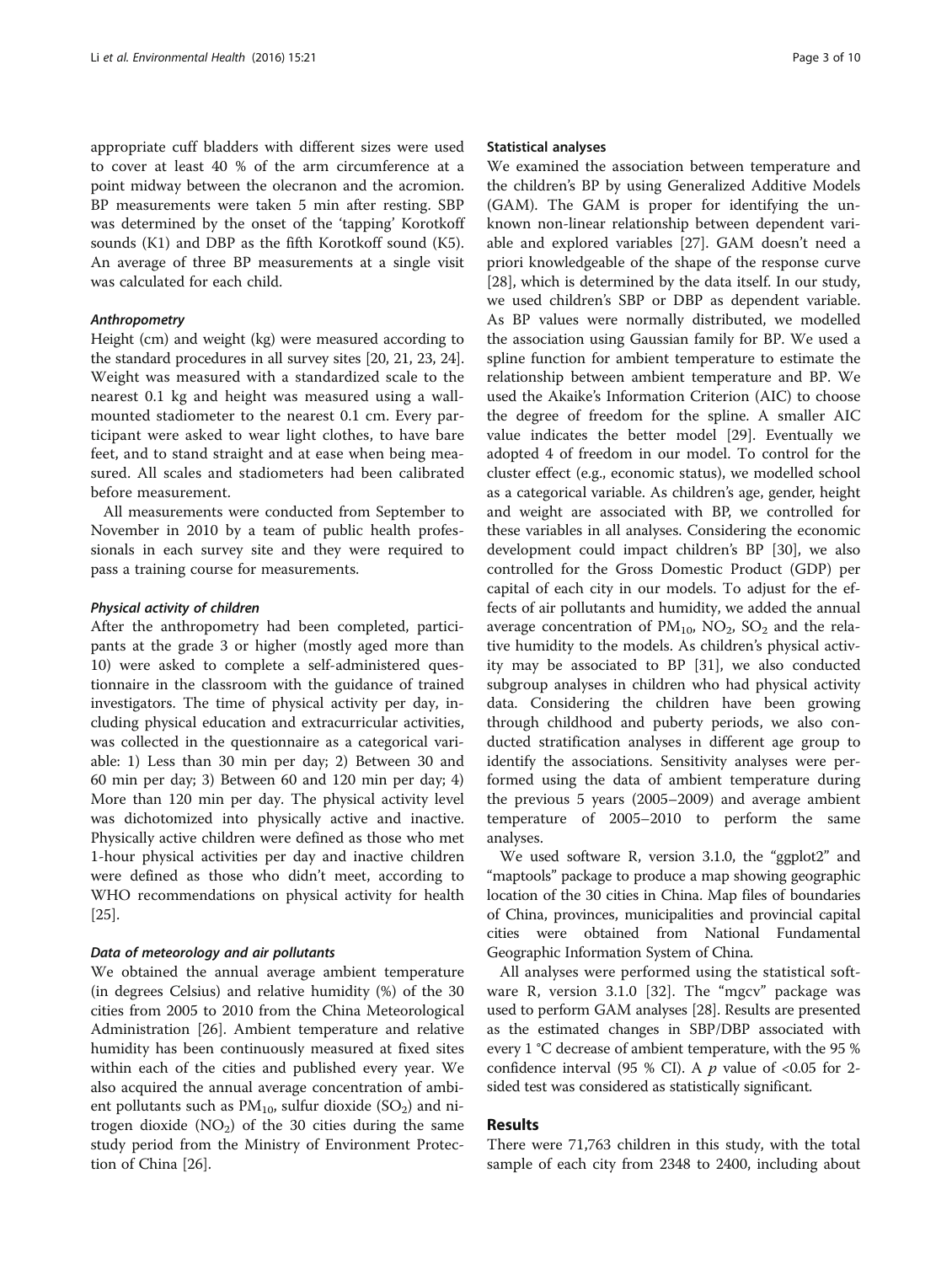100 subjects in each gender-age subgroup. The proportion of female was from 49 to 50 % and the mean age was from 12.4 to 12.5 years in each city. Figure [1](#page-1-0) shows geographic location of the 30 cities in this study, being very disperse and representative of different parts of China. There was an obvious geography variation in the annual average temperature among different cities in 2010, ranging from 4.5 °C in Harbin to 24.6 °C in Haikou. The annual average relative humility in 2010 also varied substantially among the 30 cities, ranging from 51 % of Yinchuan and Beijing to 81 % of Haikou (Table 1).

Table 1 General characteristics of subjects in 30 cities of China

|              | Total  | Female | Age (year) |           | Temperature  | Humidity |
|--------------|--------|--------|------------|-----------|--------------|----------|
|              | number | (% )   | Mean       | <b>SD</b> | $(^\circ C)$ | (% )     |
| Haikou       | 2378   | 50.0   | 12.5       | 3.5       | 24.6         | 81       |
| Guangzhou    | 2400   | 50.0   | 12.5       | 3.5       | 22.5         | 73       |
| Nanning      | 2372   | 50.0   | 12.5       | 3.4       | 21.8         | 77       |
| Fuzhou       | 2398   | 50.0   | 12.5       | 3.5       | 20.4         | 74       |
| Chongqing    | 2400   | 50.0   | 12.5       | 3.5       | 18.6         | 78       |
| Nanchang     | 2392   | 50.0   | 12.5       | 3.4       | 18.5         | 73       |
| Changsha     | 2398   | 50.0   | 12.5       | 3.5       | 18.2         | 74       |
| Hangzhou     | 2394   | 49.9   | 12.5       | 3.4       | 17.4         | 72       |
| Shanghai     | 2400   | 50.0   | 12.5       | 3.5       | 17.2         | 69       |
| Kunming      | 2400   | 50.0   | 12.5       | 3.5       | 16.7         | 66       |
| Wuhan        | 2399   | 50.0   | 12.5       | 3.5       | 16.6         | 77       |
| Hefei        | 2400   | 50.0   | 12.5       | 3.5       | 16.4         | 72       |
| Nanjing      | 2400   | 50.0   | 12.5       | 3.5       | 16.2         | 71       |
| Chengdu      | 2400   | 50.0   | 12.5       | 3.5       | 16.0         | 79       |
| Zhengzhou    | 2400   | 50.0   | 12.5       | 3.5       | 15.6         | 56       |
| Guiyang      | 2400   | 50.0   | 12.5       | 3.5       | 14.6         | 77       |
| Xi'an        | 2398   | 50.0   | 12.5       | 3.5       | 14.6         | 62       |
| Jinan        | 2377   | 50.2   | 12.5       | 3.5       | 14.3         | 54       |
| Shijiazhuang | 2374   | 50.3   | 12.5       | 3.4       | 14.0         | 55       |
| Beijing      | 2400   | 50.0   | 12.5       | 3.5       | 12.6         | 51       |
| Tianjin      | 2400   | 50.0   | 12.5       | 3.5       | 12.2         | 59       |
| Taiyuan      | 2400   | 50.0   | 12.5       | 3.5       | 11.3         | 52       |
| Yinchuan     | 2348   | 50.9   | 12.4       | 3.4       | 10.3         | 51       |
| Lanzhou      | 2400   | 50.0   | 12.5       | 3.5       | 7.9          | 56       |
| Hohhot       | 2400   | 50.0   | 12.5       | 3.5       | 7.6          | 46       |
| Urumqi       | 2399   | 50.0   | 12.5       | 3.5       | 7.4          | 56       |
| Shenyang     | 2387   | 49.9   | 12.5       | 3.4       | 7.2          | 71       |
| Xining       | 2369   | 50.6   | 12.4       | 3.4       | 6.4          | 54       |
| Changchun    | 2396   | 50.1   | 12.5       | 3.5       | 5.2          | 66       |
| Harbin       | 2389   | 49.9   | 12.5       | 3.4       | 4.5          | 70       |

SD standard deviation, Temperature was the annual average temperature of 2010, Humidity was the annual average relative humidity of 2010

The mean SBP of all 71,763 children was 104.57 mmHg with standard deviation of 12.25 mmHg and the mean SBP increased from 96.32 mmHg at age 7 to 110.59 mmHg at age 18. For DBP, the mean value was 64.28 mmHg with standard deviation of 9.88 mmHg and the mean DBP increased from 59.32 mmHg at age 7 to 68.07 mmHg at age 18 (Table 2).

Figure [2a](#page-4-0) and [b](#page-4-0) showed the association between annual average ambient temperature and children's SBP for all participants adjusting for relative humidity, GDP per capital and anthropometry (age, gender, height and weight). Low ambient temperature resulted in increase of children's SBP within certain temperature range (from 20.6 to 9.5 °C) (Fig. [2a](#page-4-0)). When ambient temperature was lower than 9.5 °C, lower temperature resulted in decrease in SBP and when ambient temperature was higher than 20.6 °C, higher temperature resulted in increase in SBP. Consistently, low ambient temperature resulted in increase of children's DBP within certain temperature range (from 22.3 to 10.2 °C) (Fig. [2b\)](#page-4-0). When ambient temperature was lower than 10.2 °C, lower temperature resulted in decrease in DBP and when ambient temperature was higher than 22.3 °C, higher temperature resulted in increase in DBP).

When we finally adjusted air pollutants ( $PM_{10}$ ,  $NO_2$ ) and  $SO<sub>2</sub>$ ) in above models, the associations didn't changed. Low ambient temperature resulted in increase of children's SBP within certain temperature range (from 20.4 to 9.6 °C) (Fig. [3a](#page-4-0)). Children' SBP value achieved the maximum at 9.6 °C (When ambient temperature was lower than 9.6 °C, lower temperature resulted in decrease in SBP) and SBP value achieved minimum at 20.4 °C (When ambient temperature was higher than 20.4 °C, higher temperature resulted in increase in SBP).

Table 2 Mean SBP/DBP of participates in each age groups

| Age   | SBP (mmHg) |       | DBP (mmHg) |       |  |
|-------|------------|-------|------------|-------|--|
|       | Mean       | S.D   | Mean       | S.D   |  |
| 7     | 96.32      | 10.82 | 59.32      | 10.16 |  |
| 8     | 97.97      | 10.51 | 60.63      | 9.60  |  |
| 9     | 99.12      | 11.07 | 61.69      | 9.93  |  |
| 10    | 101.43     | 11.00 | 63.19      | 9.53  |  |
| 11    | 103.47     | 10.98 | 64.20      | 9.65  |  |
| 12    | 104.54     | 11.21 | 63.70      | 9.54  |  |
| 13    | 105.83     | 11.21 | 64.11      | 9.72  |  |
| 14    | 107.70     | 11.44 | 65.51      | 9.23  |  |
| 15    | 108.52     | 11.41 | 66.19      | 9.31  |  |
| 16    | 109.18     | 11.65 | 67.12      | 9.04  |  |
| 17    | 110.23     | 12.21 | 67.75      | 9.11  |  |
| 18    | 110.59     | 12.01 | 68.07      | 9.31  |  |
| Total | 104.57     | 12.25 | 64.28      | 9.88  |  |

SD standard deviation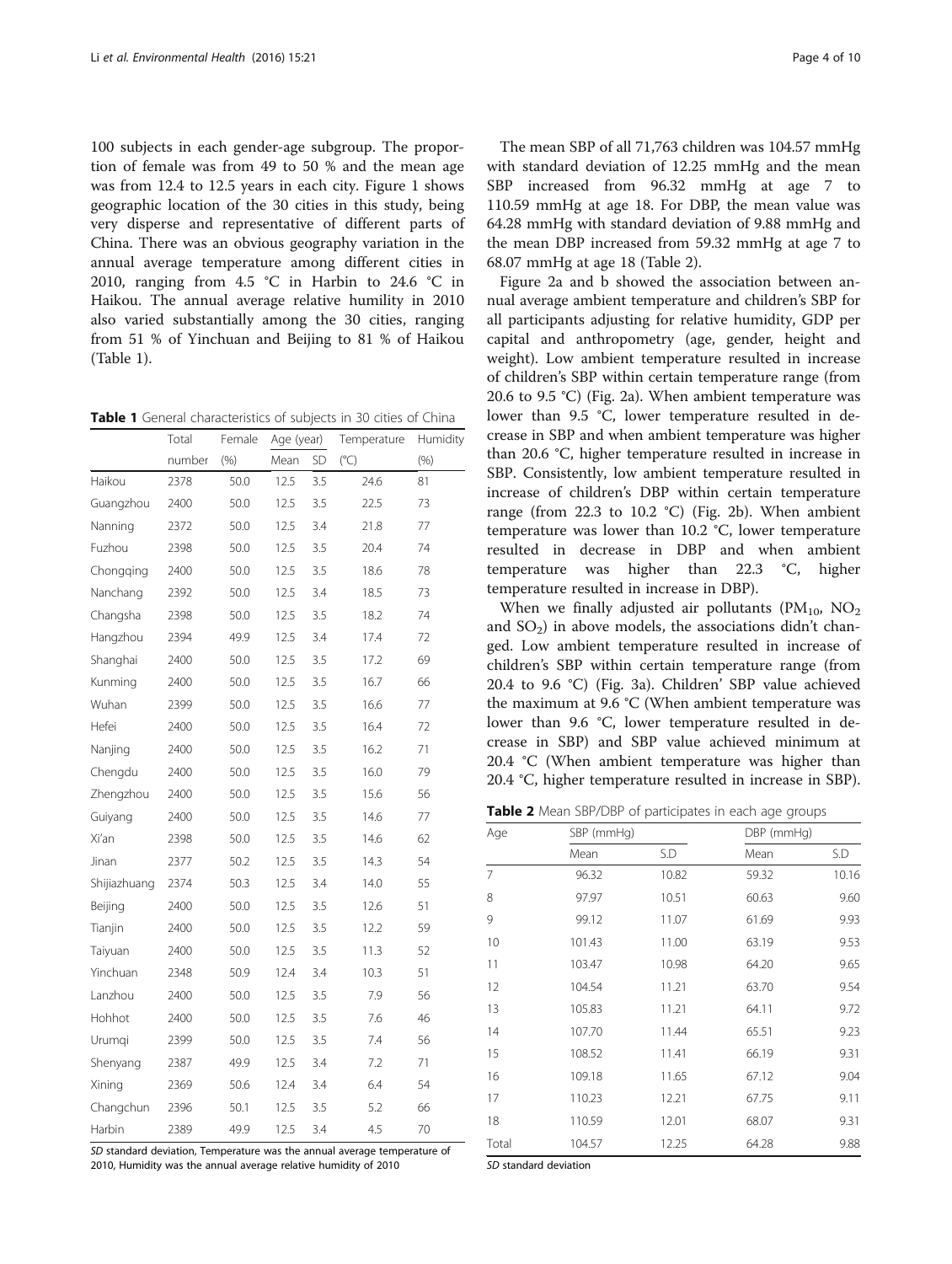<span id="page-4-0"></span>

Consistently, low ambient temperature resulted in increase of children's DBP within certain temperature range (from 21.7 to 10.2 °C) (Fig. 3b). Children' DBP value achieved the maximum at 10.2 °C (When ambient temperature was lower than 10.2 °C, lower temperature resulted in decrease in DBP) and DBP value achieved minimum at 21.7 °C (When ambient temperature was higher than 21.7 °C, higher temperature resulted in increase in DBP).

Table [3](#page-5-0) showed that the largest alteration of SBP related to the temperature difference from 20.4 to 9.6 °C reached 9.0 mmHg (95 % CI: 8.4, 9.5). Between the



hottest and coldest area, the alteration of SBP related to the temperature difference from 24.6 to 4.5 °C was 4.1 mmHg (95 % CI: 2.8, 5.3). Besides, the largest alteration of DBP related to the temperature difference from 21.7 to 10.2 °C reached 6.1 mmHg (95 % CI: 5.6, 6.6). Between the hottest and coldest area, the alteration of DBP related to the temperature difference from 24.6 to 4.5 °C was 2.4 mmHg (95 % CI: 1.3, 3.5). In addition, similar trend for both SBP and DBP were found in both boys and girls (Fig. [4a](#page-5-0), [b, c](#page-5-0) and [d](#page-5-0)).

When we conducted subgroup analysis by controlling the physical activity level as a co-variable in our model,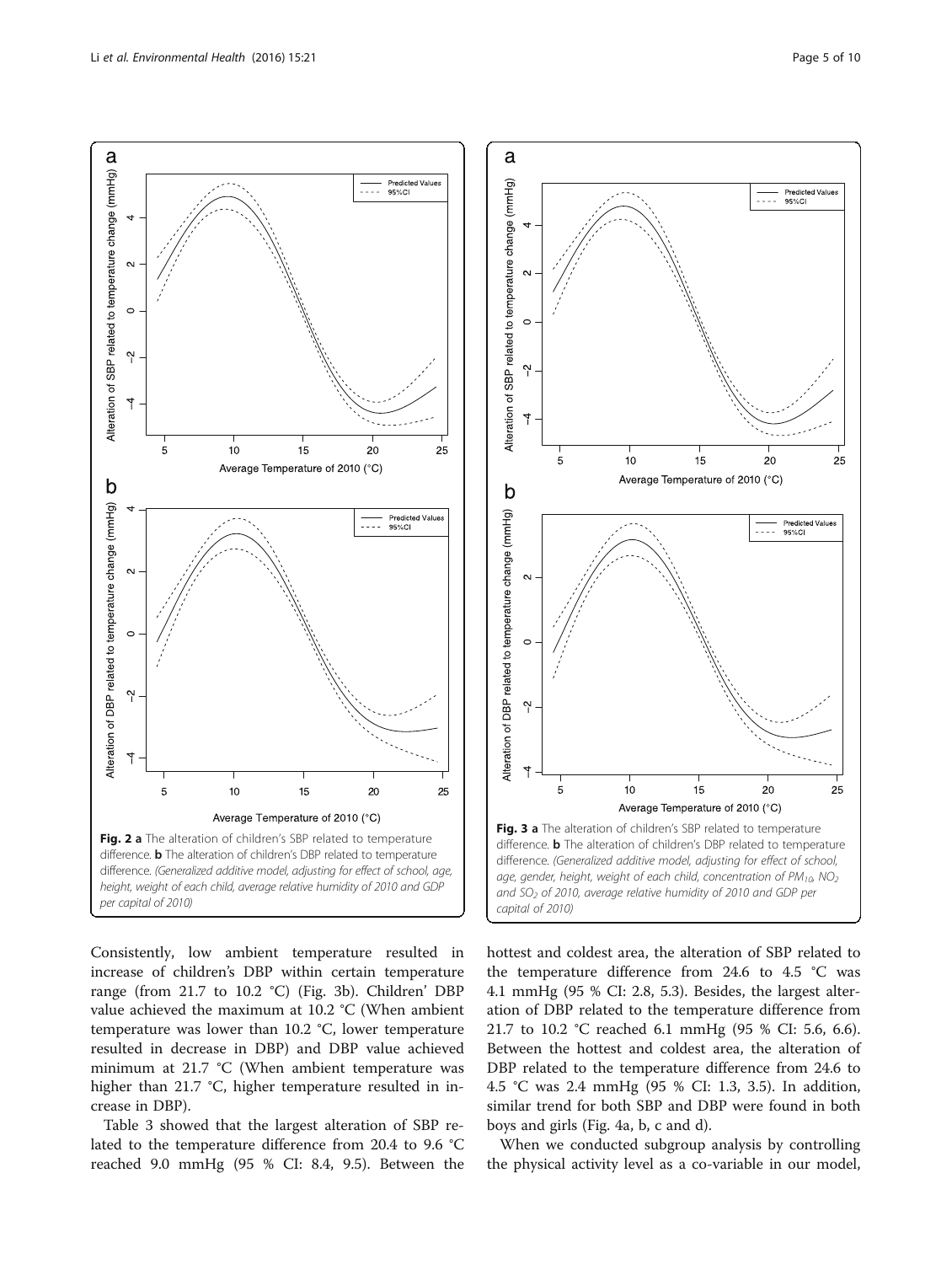| Terms                                                  | All                  | Girls                | Boys                 |  |  |  |
|--------------------------------------------------------|----------------------|----------------------|----------------------|--|--|--|
| <b>SBP</b>                                             |                      |                      |                      |  |  |  |
| High threshold value <sup>b</sup>                      | 110.3 (109.8, 110.9) | 108.9 (108.3, 109.5) | 111.5 (110.8, 112.3) |  |  |  |
| Low threshold value <sup>b</sup>                       | 101.8 (101.3, 102.3) | 100.0 (99.5, 100.5)  | 102.2 (101.7, 102.8) |  |  |  |
| High threshold VS low threshold                        | 9.0(8.4, 9.5)        | 8.9(8.3, 9.5)        | $9.3$ (8.6, 10.0)    |  |  |  |
| Lowest temperature VS Highest temperature <sup>c</sup> | $4.1$ $(2.8, 5.3)$   | $5.8$ $(5.0, 6.5)$   | 2.6(1.3, 4.0)        |  |  |  |
| <b>DBP</b>                                             |                      |                      |                      |  |  |  |
| High threshold value <sup>b</sup>                      | 68.1 (67.6, 68.6)    | 68.1 (67.5, 68.6)    | 68.1 (67.4, 68.7)    |  |  |  |
| Low threshold value <sup>b</sup>                       | 62.0 (61.4, 62.5)    | 60.4 (60.0, 61.0)    | 61.9 (61.3, 62.5)    |  |  |  |
| High threshold VS low threshold                        | $6.1$ $(5.6, 6.6)$   | 7.6(7.1, 8.2)        | $6.2$ $(5.5, 6.9)$   |  |  |  |
| Lowest temperature VS Highest temperature <sup>c</sup> | 2.4(1.3, 3.5)        | 4.9(4.3, 5.5)        | 1.5(0.3, 2.6)        |  |  |  |

<span id="page-5-0"></span>Table 3 Change in SBP associated with temperature change<sup>a</sup>

<sup>a</sup> The values were extracted from Figs. [2a,](#page-4-0) [b](#page-4-0) and [3a,](#page-4-0) [b,](#page-4-0) [c](#page-4-0) and [d,](#page-4-0) reporting as mean (95 % CI) in mmHg b b b conte<br><sup>b</sup> When temperature was 9.6/10.2 °C, the SBP/DBP value reaching bighest and pamed bigh threshold

bWhen temperature was 9.6/10.2 °C, the SBP/DBP value reaching highest and named high threshold value. When temperature was 20.4/21.7 °C, the SBP/DBP value reaching lowest and named low threshold value

<sup>c</sup>In our data, 24.6 °C is the hottest temperature and 4.5 °C is the lowest temperature



Fig. 4 a The change of SBP related to temperature difference among boys. b The change of DBP related to temperature difference among girls. c The change of SBP related to temperature difference among boys. d The change of DBP related to temperature difference among girls. (Generalized additive model, adjusting for effect of school, age, height, weight of each child, concentration of PM<sub>10</sub>, NO<sub>2</sub> and SO<sub>2</sub> of 2010, average relative humidity of 2010 and GDP per capital of 2010)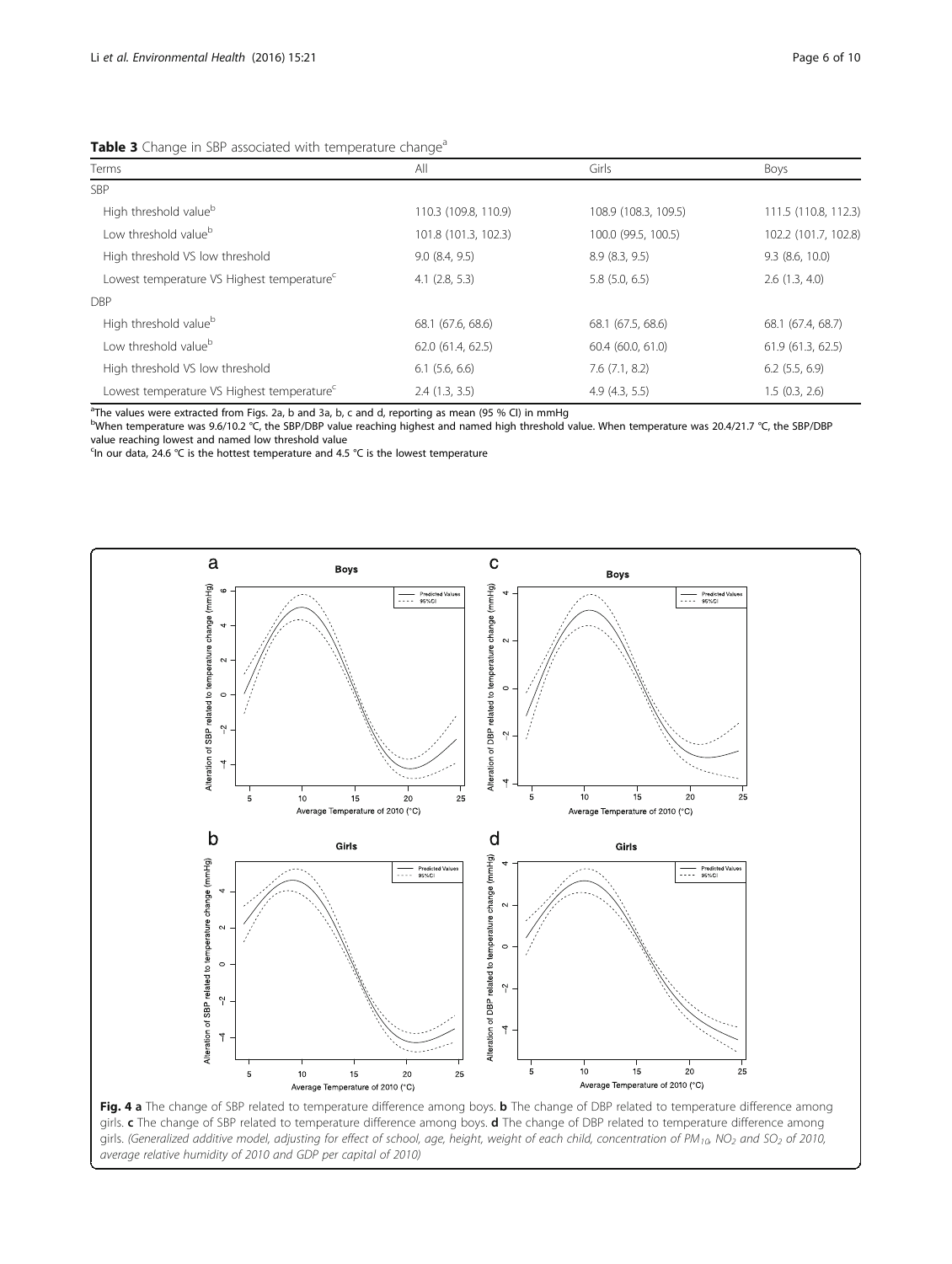the associations also didn't change, and the effect of physical activity level on SBP and DBP was not significant  $(p = 0.316)$ . (Fig. 5a, b).

The associations between ambient temperature and children's SBP stratified by the age group were shown in Additional file [1](#page-8-0): Figures S1 to S6. We also found that low ambient temperature resulted in decrease of children's SBP and DBP within certain temperature range in all age groups. The largest alteration of SBP related to the temperature difference reached from 11.1 (95 % CI: 10.2, 11.9) to 23.2 (95 % CI: 22.3, 24.2) mmHg. The



and SO<sub>2</sub> of 2010, average relative humidity of 2010 and GDP per capital

of 2010)

largest alteration of DBP related to the temperature difference reached from 7.2 (95 % CI: 6.5, 7.9) to 14.0 (95 % CI: 13.3, 14.8) mmHg.

Sensitivity analyses showed that the effect estimates were very similar to the above findings when we used the data of ambient temperature during the previous 5 years (2005–2009). We also found consistent results when we used the mean temperature from 2005 to 2010. (See Additional file [1:](#page-8-0) Figures S7 to S12).

### **Discussion**

To our knowledge, it is the first study to examine the long-term effect of local ambient temperature on children's blood pressure by using a national data of China. By examining the largest representative sample of school-age children in 30 cities of China  $(N = 71,763)$ , we found that decrease in ambient temperature was associated with increase in both SBP and DBP of children within certain temperature range. The largest increase of SBP could reach 9.0 mmHg (95 % CI: 8.4, 9.5) and the largest increase of DBP could reach 6.1 mmHg (95 % CI: 5.6, 6.6). In addition, children living at extreme hot areas (annual ambient temperature higher than 20 °C) have higher BP than those living at areas with annual temperature of 20 °C.

Several studies have provided evidence about seasonal variation of blood pressure and the effects of ambient temperature on blood pressure in adults or high-risk populations. A study conducted in three French cities by Alpérovitch et al. [\[5\]](#page-8-0) reported that in 65 years or older people ( $N = 9686$ ), mean SBP in winter was 5.0 mmHg higher than it in summer. They also found SBP increased with decreasing temperature, with an 8.0 mmHg increase between the highest  $(>21.2 \degree C)$  and the lowest (<7.9 °C) temperature quintile. For DBP, they found a 2.9 mmHg increase between the highest and the lowest temperature quintile. Yang et al. [[8\]](#page-8-0) analyzed the data on 23,000 individuals with prior-cardiovascular disease and found that mean SBP was significantly higher in winter than in summer and each 10 °C lower ambient temperature was associated with 6.2 mmHg higher SBP. For children, only one study conducted in Germany reported that compared to summer, children' mean SBP/ DBP was increased 4.45/2.42 mmHg during the winter. They also found that between −0.39 and 18.1 °C, with each 1 °C increase in average outdoor temperature, the systolic blood pressure fell by 0.12 mmHg [[17\]](#page-8-0).

However, most of the previous studies estimated the effect of temperature on BP by using the seasonal temperature alterations in the same area. In our study, we use the local annul average ambient temperature as exposure and found decrease in ambient temperature was associated with increase in both SBP and DBP of children within certain temperature range in 30 cities of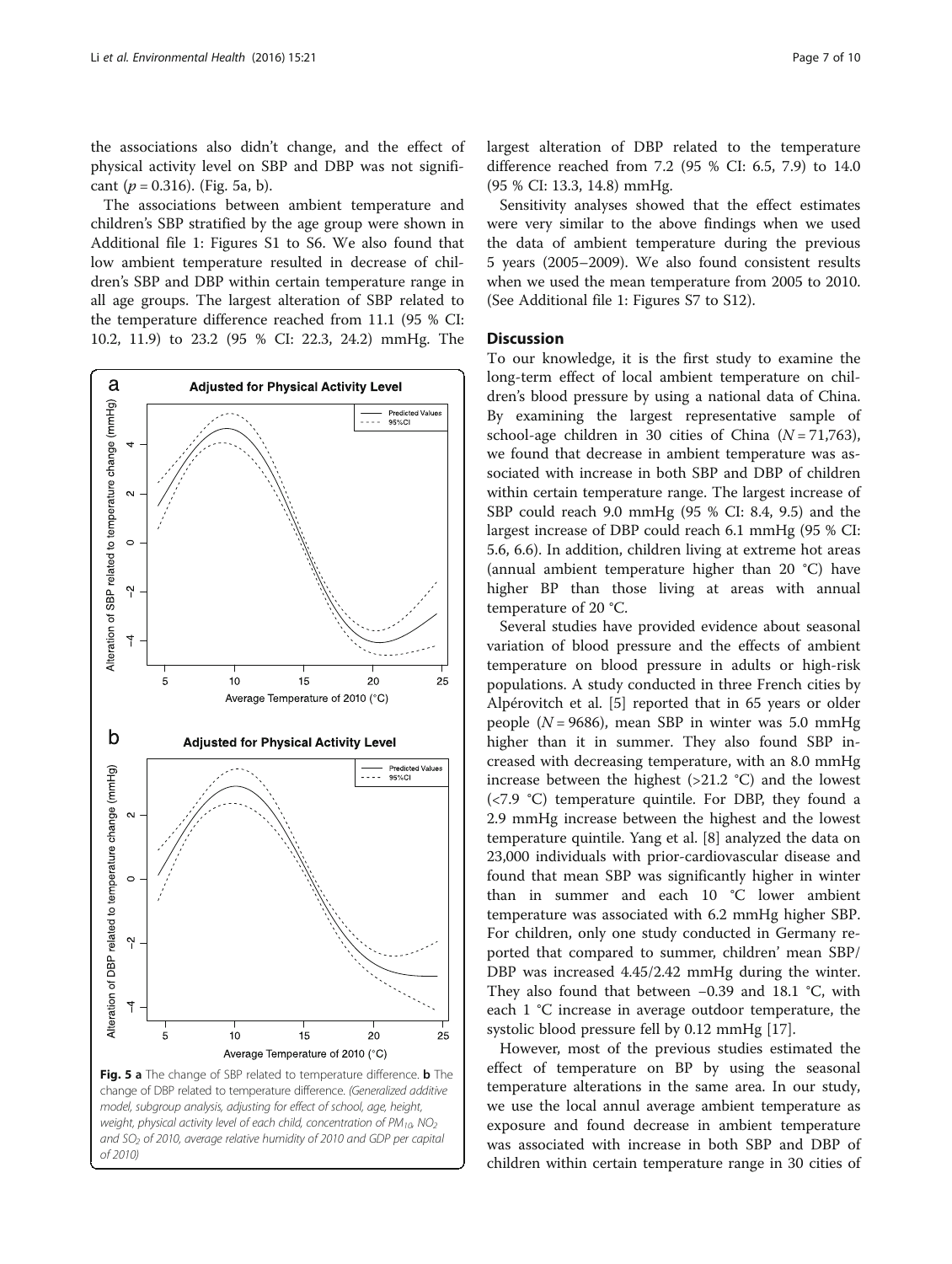China, which may provide diverse evidence for improving public health policy in cold areas. As previous study had reported, each 10 mmHg increase of SBP was related to 21 % higher risk of CVD mortality [\[8](#page-8-0)], our findings suggested temperature should be considered in early prevention of cardiovascular disorders. In view of the severe situation of China's air pollution and climate change [[33\]](#page-9-0), we should also pay more attention to the effects of high level of air pollution and low ambient temperature in children's cardiovascular health.

In addition, we also found extreme higher temperature was associated with increases in SBP/DBP. When ambient temperature was higher than 20.4/21.7 °C, higher temperature resulted in increase in SBP/DBP. A possible reason could be that in hot areas children are more likely to stay inside buildings, and this might increase the exposure to indoor air pollution (e.g. carbon dioxide, total volatile organic compounds, PM2.5), which would increase the BP level [\[34](#page-9-0)]. Besides, it is possible that in hot areas children are more likely to stay inside buildings with air conditioners, and this could dilute the effect of ambient temperature (because indoor cool temperature increases BP).

It is interesting that the association between ambient temperature and SBP/DBP was in reverse when ambient temperature was even colder. When ambient temperature was lower than 9.6/10.2 °C, lower temperature resulted in decrease in SBP/DBP. This might be caused by the use of heating system in north areas (extreme cold) of China, but no heating systems in moderate cold areas [[8](#page-8-0)].

We found consistent associations between ambient temperature and both SBP or DBP before and after adjusted the effect of air pollutants ( $PM_{10}$ ,  $NO_2$  and  $SO_2$ ) in our models. In addition, the largest alteration of SBP related to the temperature difference reached 9.3 mmHg in the model without adjustment for air pollutants compared to 9.0 mmHg in the full model, and the largest alteration of DBP related to the temperature difference reached 6.4 mmHg compared to 6.1 mmHg in the full model. Although air pollution is a major environmental issue in China and it could have a strong impact on children's health including BP, our results indicated that temperature had independent impact on children's SBP/ DBP. Considering the physical activity level will affect children's SBP/DBP [[31\]](#page-9-0), we also estimated the association between ambient temperature and SBP/DBP by added children' physical activity level as a co-variable in our models. The association was very similar to the one without physical activity level. It also indicated that temperature had impact on children's SBP/DBP independently of physical activity.

The associations between ambient temperature and children's SBP/DBP stratified by the age group showed

consistent results. The largest alteration of SBP/DBP related to the temperature difference were various, which could be resulted from the different abilities to adapt to the environmental exposures and the different behavior pattern of each period of child's growth and learning stages. Public health policy should be developed for protecting children in each age group from the adverse effects of temperature.

There are several mechanisms for increase of blood pressure related to the decrease of temperature, among which activation of the sympathetic nervous system accompanied by secretion of catecholamine and other substances involved in heat production play major roles [[35\]](#page-9-0). Alterations in skin vasomotor tone resulting in a marked increase in vascular peripheral resistances, increase in peripheral vasoconstriction. It can decrease sweating and, therefore, salt loss, both of which would increase blood pressure [[36](#page-9-0)–[39\]](#page-9-0). Another study reported that low temperature is associated with an increase in blood viscosity, levels of red blood cell count [[40](#page-9-0)], which may also influence the blood pressure.

The limitation of this study was that the information on ambient temperature, relative humidity, and air pollution was from fixed monitoring sites of each city, rather than individual exposure. However, ambient temperature is the most frequently used as a proxy of exposure in researches as it is readily available and covers wide area such as a city [\[41](#page-9-0)]. Previous researches had also found that average temperature is good at estimating city-wide associations between temperature and mortality because it is strongly correlated within each city [\[42](#page-9-0)]. Additionally, as an ecological study, we could not establish the temporal order of cause and effect because of the cross-sectional study design.

Our study has several strengths. First, this is the first national study to examine the long-term effect of local ambient temperature on BP of school children in China. It included the large number of children  $(N = 71,763)$ from 30 cities of China, having great representativeness of Chinese children. The meteorological environment of the 30 cities included tropic, temperate and frigid climate and the range of annual ambient temperature were from 4.5 to 24.6 °C, which is wider than previous studies [\[5, 7, 17](#page-8-0)]. Second, we used GAM and smooth function to estimate the relationship between ambient temperature and BP, and adjusted the socioeconomic status, physical activity level and air pollutants in our model, which had reasonability to identity the association between ambient temperature and BP. After adjusting for air pollutants, we find that the effects of ambient temperature on children' BP were still significant, which means the effects was independent of air pollutants.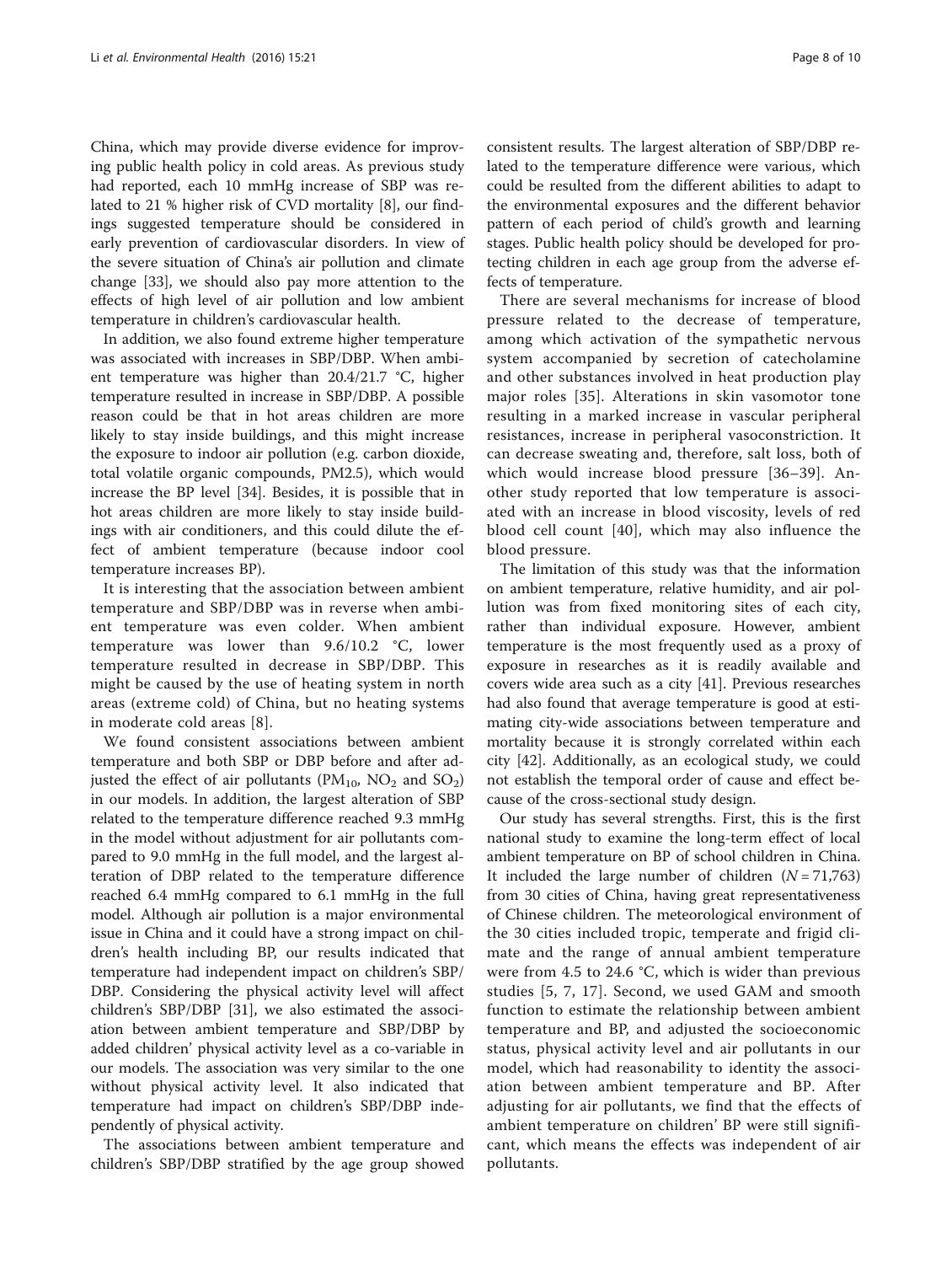## <span id="page-8-0"></span>Conclusion

In conclusion, we found that low ambient temperature was significantly associated with increase of blood pressure in Chinese school children. Public health policy should be developed for protecting children from the adverse effects of temperature on their cardiovascular health during growth and development. Improvement of building design (e.g., installing heating system in moderate cold areas and air conditioners in classrooms for extreme hot areas) might be useful to reduce temperature impacts on children's cardiac function.

#### Ethics approval

The study project was approved by the Medical Research Ethics Committee of the University of Queensland (#2011001199).

## Additional file

[Additional file 1:](dx.doi.org/10.1186/s12940-016-0119-y) Sensitivity analyses by used the data of ambient temperature during the previous 5 years (2005–2009) and the mean temperature from 2005 to 2010. (DOCX 1866 kb)

#### Competing interests

The authors have declared that no competing interest exists.

#### Authors' contributions

YG, QL and HJW conceived the study and its design. QL performed data analysis, and drafted the initial manuscript. YG and HJW modified the manuscript. DMW, YS and JYS contributed to data collection, JM contributed to manuscript preparation. All authors read and approved the final manuscript.

#### Acknowledgement

We thank WK Liao, WH Xing, and X Zhang for their permission on accessing the data of 2010 Chinese National Survey on Students' Constitution and Health. We also appreciate the students who participated in the survey for their contribution.

#### Funding

Data collection was jointly supported by the Ministry of Education, General Administration of Sport, the Ministry of Health, State Ethnic Affairs Commission, Ministry of Science and Technology, Ministry of Finance, People's Republic of China. Data analyses of the present study were supported by a grant from China Medical Board (11–064). YG is supported by the University of Queensland Research Fellowship and the Career Development Fellowship of Australian National Health and Medical Research Council (#APP1107107).

#### Author details

<sup>1</sup>Institute of Child and Adolescent Health, School of Public Health, Peking University, Beijing, China. <sup>2</sup>Division of Epidemiology and Biostatistics, School of Public Health, University of Queensland, Brisbane, Australia.

#### Received: 26 August 2015 Accepted: 8 February 2016 Published online: 16 February 2016

#### References

- 1. Guo Y, Li S, Zhang Y, Armstrong B, Jaakkola JJ, Tong S, Pan X. Extremely cold and hot temperatures increase the risk of ischaemic heart disease mortality: epidemiological evidence from China. Heart. 2013;99(3):195–203.
- 2. Michelozzi P, De Sario M. Temperature changes and the risk of cardiac events. BMJ. 2010;341:c3720.
- 3. Bhaskaran K, Hajat S, Haines A, Herrett E, Wilkinson P, Smeeth L. Short term effects of temperature on risk of myocardial infarction in England and Wales: time series regression analysis of the Myocardial Ischaemia National Audit Project (MINAP) registry. BMJ. 2010;341:c3823.
- 4. Lewington S, Clarke R, Qizilbash N, Peto R, Collins R. Age-specific relevance of usual blood pressure to vascular mortality: a meta-analysis of individual data for one million adults in 61 prospective studies. Lancet. 2002;360(9349):1903–13.
- 5. Alperovitch A, Lacombe JM, Hanon O, Dartigues JF, Ritchie K, Ducimetiere P, Tzourio C. Relationship between blood pressure and outdoor temperature in a large sample of elderly individuals: the Three-City study. Arch Intern Med. 2009;169(1):75–80.
- 6. Chen Q, Wang J, Tian J, Tang X, Yu C, Marshall RJ, Chen D, Cao W, Zhan S, Lv J, Lee L, Hu Y. Association between ambient temperature and blood pressure and blood pressure regulators: 1831 hypertensive patients followed up for three years. Plos One. 2013;8(12):e84522.
- 7. Lewington S, Li L, Sherliker P, Guo Y, Millwood I, Bian Z, Whitlock G, Yang L, Collins R, Chen J, Wu X, Wang S, Hu Y, Jiang L, Yang L, Lacey B, Peto R, Chen Z. Seasonal variation in blood pressure and its relationship with outdoor temperature in 10 diverse regions of China. J Hypertens. 2012;30(7):1383–91.
- 8. Yang L, Li L, Lewington S, Guo Y, Sherliker P, Bian Z, Collins R, Peto R, Liu Y, Yang R, Zhang Y, Li G, Liu S, Chen Z. Outdoor temperature, blood pressure, and cardiovascular disease mortality among 23 000 individuals with diagnosed cardiovascular diseases from China. Eur Heart J. 2015;36(19):1178–85.
- 9. Kunutsor SK, Powles JW. The effect of ambient temperature on blood pressure in a rural West African adult population: a cross-sectional study. Cardiovasc J Afr. 2010;21(1):17–20.
- 10. Kimura T, Senda S, Masugata H, Yamagami A, Okuyama H, Kohno T, et al. Seasonal blood pressure variation and its relationship to environmental temperature in healthy elderly Japanese studied by home measurements. Clin Exp Hypertens. 2010;32:8-12.
- 11. Madsen C, Nafstad P. Associations between environmental exposure and blood pressure among participants in the Oslo Health Study (HUBRO). Eur J Epidemiol. 2006;21(7):485–91.
- 12. Sheffield PE, Landrigan PJ. Global climate change and children's health: threats and strategies for prevention. Environ Health Perspect. 2011;119(3):291–8.
- 13. Fitness COSM. Climatic heat stress and the exercising child and adolescent. American Academy of Pediatrics. Pediatrics. 2000;106(1 Pt 1):158–9.
- 14. Bennett WD, Zeman KL, Jarabek AM. Nasal contribution to breathing and fine particle deposition in children versus adults. J Toxicol Environ Health A. 2008;71(3):227–37.
- 15. Kim JJ. Ambient air pollution: health hazards to children. Pediatrics. 2004; 114(6):1699–707.
- 16. Gopinath B, Hardy LL, Teber E, Mitchell P. Association between physical activity and blood pressure in prepubertal children. Hypertens Res. 2011;34(7):851–5.
- 17. Miersch A, Vogel M, Gausche R, Siekmeyer W, Pfäffle R, Dittrich K, Kiess W. Influence of seasonal variation on blood pressure measurements in children, adolescents and young adults. Pediatr Nephrol. 2013;28(12):2343–9.
- 18. Chen TJ, Modin B, Ji CY, Hjern A. Regional, socioeconomic and urban-rural disparities in child and adolescent obesity in China: a multilevel analysis. Acta Paediatr. 2011;100:1583-9.
- 19. Ji CY, Chen TJ. Secular changes in stature and body mass index for Chinese youth in sixteen major cities, 1950s-2005. Am J Hum Biol. 2008;20(5):530–7.
- 20. Song Y, Wang HJ, Ma J, Lau PW, Hu P, Zhang B, Wang Z. BMI-for-age Zscore distribution shifts among Chinese children: gender disparity. Obesity (Silver Spring). 2014;22(4):1187–93.
- 21. Song Y, Wang HJ, Ma J, Wang Z. Secular trends of obesity prevalence in urban Chinese children from 1985 to 2010: gender disparity. Plos One. 2013;8(1):e53069.
- 22. NHBPEP. The fourth report on the diagnosis, evaluation, and treatment of high blood pressure in children and adolescents. Pediatrics. 2004;114(2 Suppl 4th Report):555–76.
- 23. Ji CY, Cheng TO. Epidemic increase in overweight and obesity in Chinese children from 1985 to 2005. Int J Cardiol. 2009;132(1):1–10.
- 24. Ji CY, Cheng TO. Prevalence and geographic distribution of childhood obesity in China in 2005. Int J Cardiol. 2008;131(1):1–8.
- 25. WHO. Global recommendations on physical activity for health. Switzerland: World Health Organization; 2010. 9789241599979.